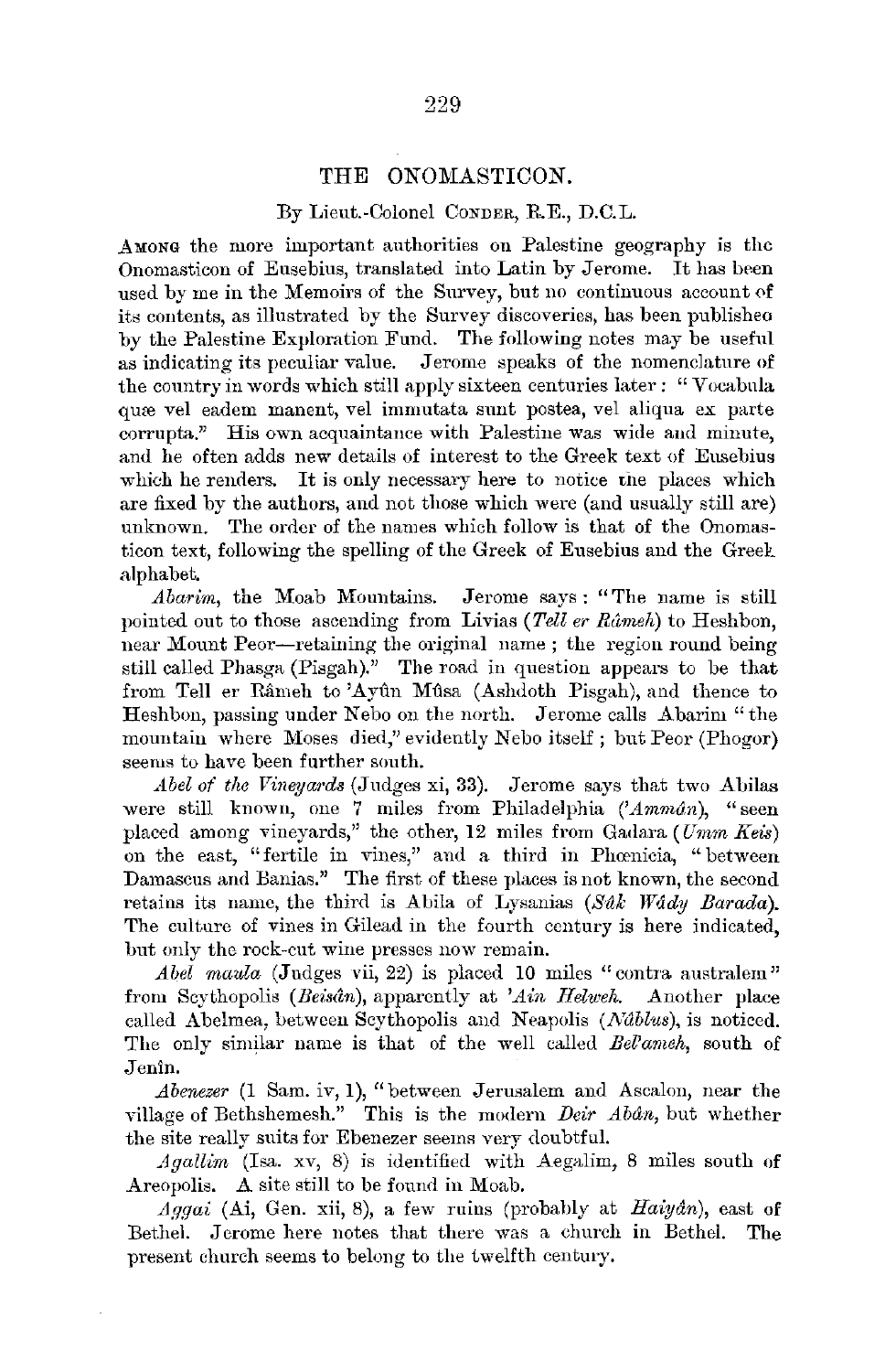*Agrispecula (see Num. xxiii, 14), overlooking the Dead Sea, not far* from the Arnon; is not easily fixed among the various peaks of the Moab plateau.

Adasa, near Gophna, now the ruin *'Adasah*.

*.Addara* (Joshua xv, 3), apparently unknown. The Latin continues: "There is also another *town* in the region of Diospolis (Lydda), near the Apparently Ataroth Adar is here intended (ed *Dáriah*), Thamna being *Tibneh*, north of Lydda.

*.Adithairn.* Under this head two places are noticed, *.Adia,* near Gaza, and *Aditha*, near Diospolis. The first is unknown, the second is now *Haditheh*.

*.Adollain* (Joshua xv, 35). "Still a village, not small; easi of Eleutheropolis." Now the ruin 'Aid el mia.

Adommin (Joshua xv, 7), said to be a ruin called Maledomim, "ascent of blood" (now *Tal'at ed Dumm*, "ascent of blood"), on the way from Jerusalem to Jericho, where was a" castle of soldiers." The name is said to have been due to the blood shed by robbers, but it appears really to arise from the red streaks in the white limestone. The castle stood no doubt on the site of the more celebrated twelfth century fortress close by, which still remains in ruins. Jerome connects this site with the Parable of the Good Samaritan, which still is connected with this desolate spot.

*Aendor* (1 Sam. xxviii, 7), south of Tabor, 4 miles, is said to be "a large village." It is now a very small one, *Andur*.

*Aermon* (Hermon). "It is said that there is a wonderful temple on its summit, worshipped by the natives of Paneas and Lebanon." The remains of this temple still exist. The Paganism of Syria was not extinct in the fourth century. A. further note says : " Whence the snows are brought in summer to Tyre, *ob delicias."* The snows of Hermon and Lebanon are still used (as they were also in the twelfth century) to cool the sherbet drinks in summer .

*.Azanoth* (Joshua xix, 34). Under this head is mentioned **a** village **iu**  the region of Dio Cæsarea *(Seffurieh)* in the plains, so called. It has not been found.

*.Azeca* (Joshua x, 10), is said to be" still a village between Jerusalem and Eleutheropolis" *(Beit Jibrîn)*, but I never succeeded in finding it, though we inquired several times.

*.Azor* or *Jazer* (Num. xxi, 32), "the limit of the city of Ammon, now called Philadelphia  $\dots$ , which is about 8 miles from it on the west." This seems to refer to the ruin  $Sdr$ , but is not in the right This seems to refer to the ruin *Sar*, but is not in the right situation for Jazer, which is more probably the present *Beit Zar'a.* (See Jazer.)

*Azotus* (Ashdod) is said to be "non ignobile municipium"; it is now a small village.

*.Ailath* (Elath), on the Red Sea, is said to be the station of the tenth Legion *(see* under Arnon).

*Aialon* (Joshua x, 12) is said to have been a "villa" east of Bethel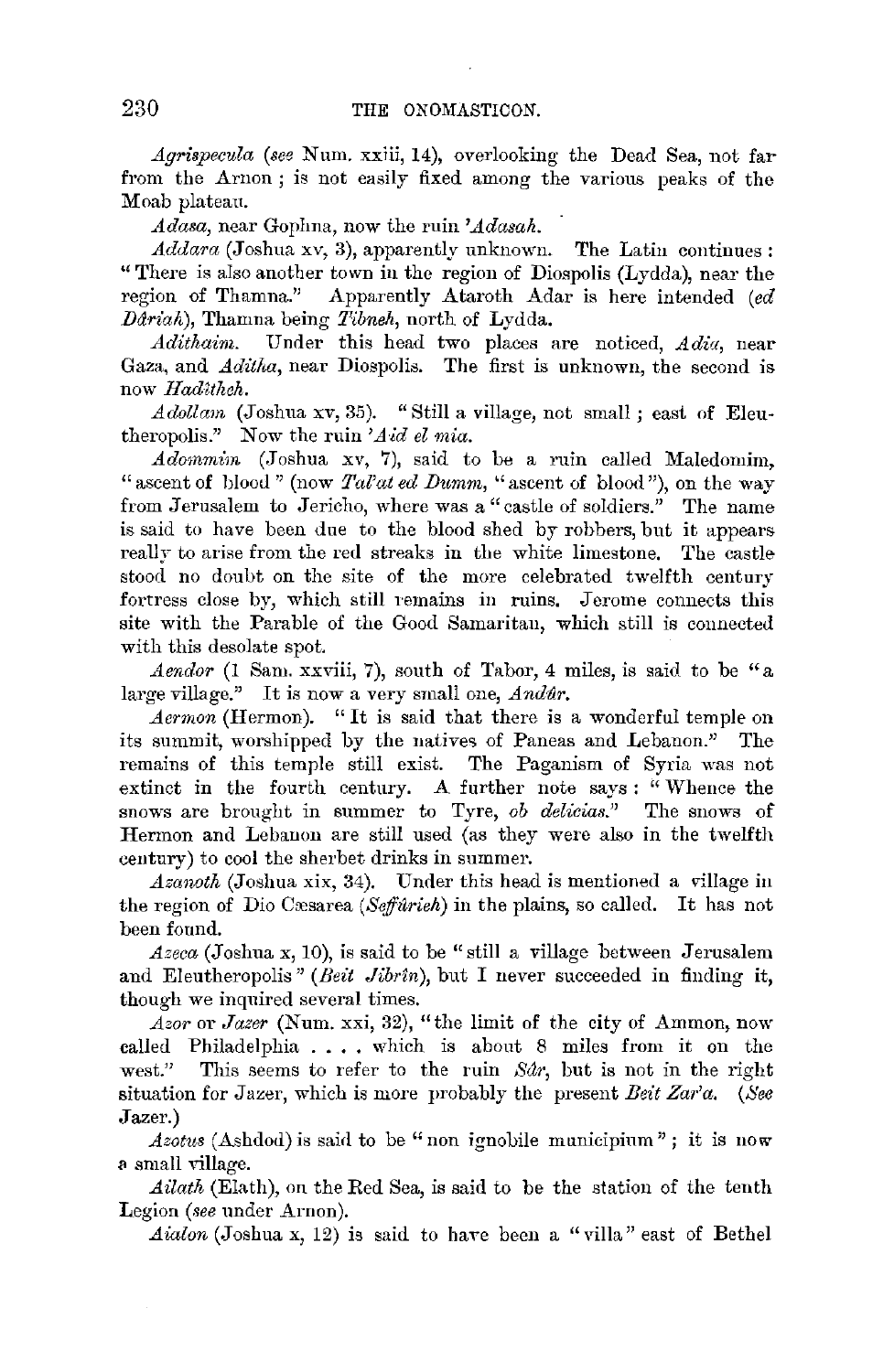(Khurbet 'Alia), 3 miles distant. "But the Jews affirm that it is a village near Nicopolis *('Amwtis)* in the second mile towards Jerusalem." The Jews were right, and referred to *Yalo,* but Jerome thus gives us a reference to the small ruined village of *'Alia,* otherwise unnoticed in ancient accounts. He distinguishes Aialon of Dan (Joshua xix, 42), which he places at Alus (*Yalô*) near Nicopolis.

*Aemath*, "now Amathus, a village beyond Jordan, in twenty-first mil from Pella towards the south" (Joshua xiii, 5); "and there is another village named Amatha, near Gadara, where hot waters burst forth." These sites are now called 'Amateh, in Gilead. Jerome rightly distinguishes both from Hamath in Syria.

Aenan (Genesis xxxviii, 14), "now a ruin, and near the great village of Thamna." Perhaps 'Ain 'Ainah, near Tibneh (Timnah of Judah Jerome notes that the Jews did not consider the word **t:)"l\_j"lj}** in the passage cited to refer to a locality. He says that at Aena, or Aenan, "stands an idol much venerated in this region," another indication of the Paganism of Palestine in the fourth century.<sup>1</sup>

Aenon, near Salim (John iii, 23), "at the eighth milestone south of Scythopolis (Beisân), near Salim and Jordan." We failed to find these names there extant. Probably 'Ainun, though further south.

*Aphraim (Joshua xix, 19),* "now Affarea, 6 miles from Legio *(Lejiún)* to the north." This identification is very probably the correct site for Haphraim, at the ruin now called *el Ferriyeh*.

Acheldama, "south of Mount Sion," was shown apparently at the same site recognised in the twelfth century, now *Hakk ed Dumm* (Acts i, 19).

Accaron (Ekron), "still a great village" in the fourth century, but now quite small. Some wrongly identified Ekron in Jerome's time with Cæsarea.

*Acrabbim* (Joshua xv, 3). Under this head is added, "there is, however, a village, still large, 9 miles from *N* eapolis *(Ndblus)* to the east, going down to Jordan and Jericho thereby, called Acrabittene" (' *Akrabeh,*  in Samaria).

*Acsaph.* (Joshua xi, i) is wrongly identified with Chasalus *(Iksdl),*  "8 miles from Dio Cæsarea, at the foot of Tabor in the plains" ~Chesulloth); the Greek, however, reads *'E~a8ovt (see* Achaseloth).

Accho, "now Ptolemais," is Acre.

*Amman*, "now Philadelphia," is Rabbath Ammon.

*.A.nab* (Joshua xv, 50), "still a village, in the region of Eleutheropolis ; and there is another large town (villa) of the Jews called Anea in Daroma, south of Hebron, 9 miles from it." The first is now 'Anab, the second perhaps *el Ghuwein*, the Anim of Joshua (xv, 50).

*Anathoth*, 3 miles from *Jerusalem*, *'Anâta*.

*Aniel (* $A\nu \epsilon(\rho)$ *, Joshua xix, 27,* "is a village called Betoxenea, 15 miles

1 Felix Fabri speaks of an idol in the form of a black boy adured by Arabs in the Sinaitic desert at the close of the 15th century A.D.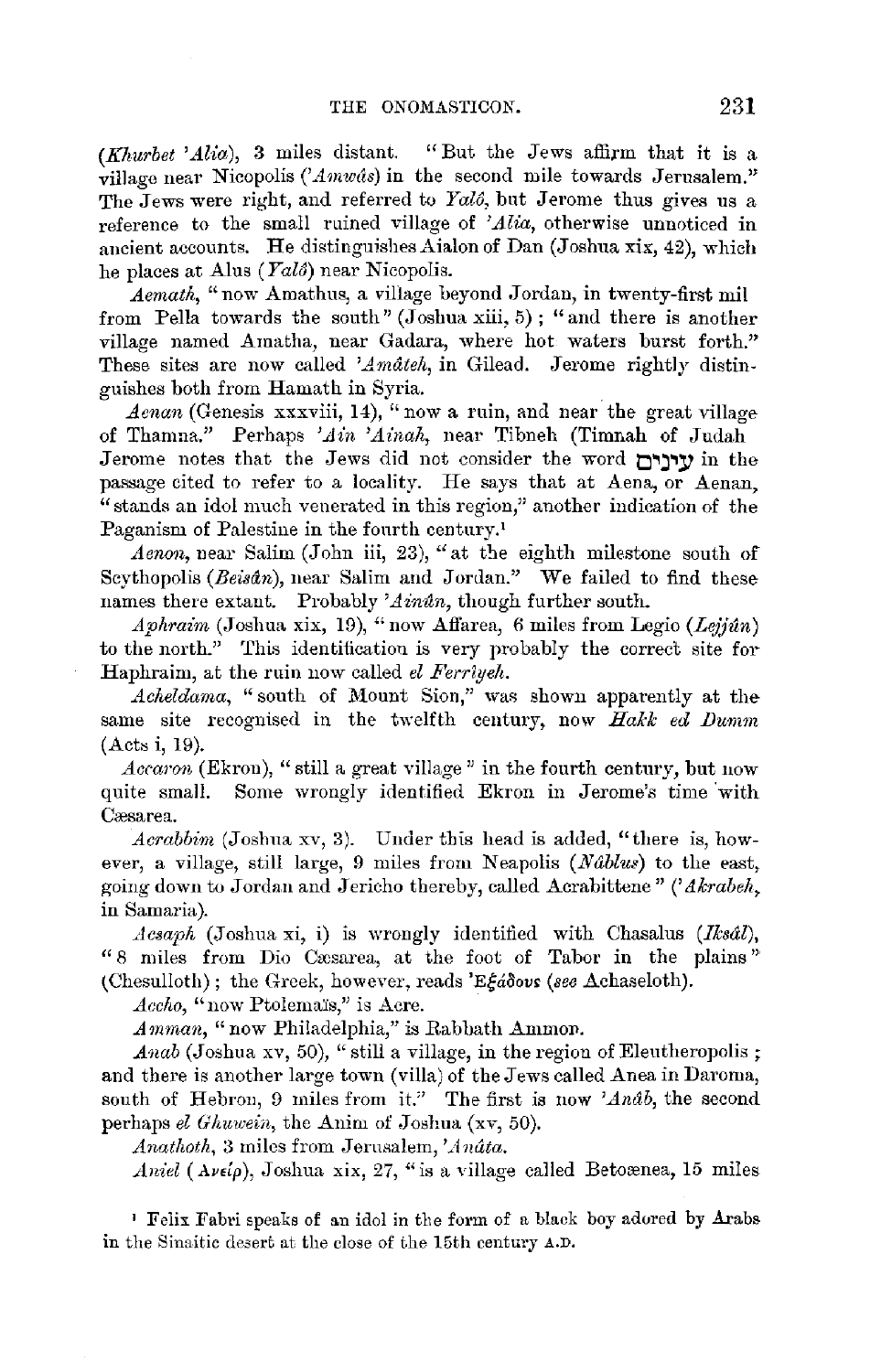from Cæsarea, in the mountain to the east, where are baths (lavacra), said to be salubrious." Apparently *'Antn.* 

*Anim* is identified rightly with an Anea *(see Anab)*, now *el Ghuwein*. .Jerome mentions that there were two Aneas: there are two Ghuweins (Upper and Lower) with Byzantine ruins. Jerome says, "all the inhabitants are Christians."

Anua (Joshua xix, 13). Under this head is mentioned "another village, Anua, in the tenth mile from *Neapolis*, towards Jerusalem." This is  $'Ain'Aina$ . The Greek reads  $\kappa$  (15) miles instead of 10, as in the Latin. The same place is called Anuath by Josephus  $(3 "Wars")$ iii, 5).

*Astema* (Joshua xv, 50), "a Jewish village in Dar(o)ma, north-east of the place Anera." This agrees with the positions of *el Gliuwein,* just noticed, and *es 8em1i'a.* 

*Anob* (Joshua xi, 21). Two places are noticed under this head: Betho-annaba, 4 miles east of Lydda, and Bethannaba, 8 miles distant. These appear to be *Annabeh* and *Beit Naba*, but the Bible site is probably Anab, already noticed.

Araba (Deut. i, 7). "There is another village, Arabas by name, in the district of Diocasarea, which was formerly called Saphorine" (Seffurieh), "and another 3 miles from Scythopolis *(Beisun)* to the west." The first of these is 'Arrabeh, the second is perhaps 'Araboneh.

*Arad* (Numbers xxi, 1) "is *20* miles south of Hebron," now *Tell 'Ardd;*  and "4 miles from the town Malatha" (*Tell el Milh*).

*Arbela.* Two places are noticed under this head. Arbel, beyond Jordan, in the Pella region (now *Irbid*), and another in the great plain, 9 miles from Legio. This may be *lrbid,* west of the Sea uf Galilee, though the distance does not agree. Perhaps *'Arabôneh*, on Mount Gilboa, is intended.

*Arboc* (Kirjath Arba). Under this head, Jerome speaks of the Oak of Mamre, "which was shown till the reign of Constantine, and the mausoleum can still be seen; and, when our people built the Church there, the place of the terebinth was superstitiously adored by all the people round about." This is mentioned also in Constantine's letter on the subject. The ruins of the chapel remain at *Râmet el Khalil*.

*.Argob.* Under this head a place is noticed, 15 miles west of Gerasa. Probably *Rujib, 20* miles west of Gcrasa, is intended.

*Area Atad (Gen. 1, 10)* is placed at Beth Agla *(Kusr Hajlah)*, 3 miles from Jericho &nd 2 miles from Jordan. In the Bible it is placed "beyond Jordan," which is very difficult to understand, as the route from Egypt to Hebron, where Jacob was buried, would hardly seem to lie across the Jordan. The statement is repeated (Gen. 1, 11). Josephus does not mention the episode.

*Arfau.* Under this head a village near Lydda, called Betariph, is noticed-perhaps *Deii· Tureij.* 

Ain (Joshua xv, 32), wrongly placed at Bethenim (Beit 'Ainún), 2 miles from the terebinth of Abraham *(Ramet el Khal'il)*.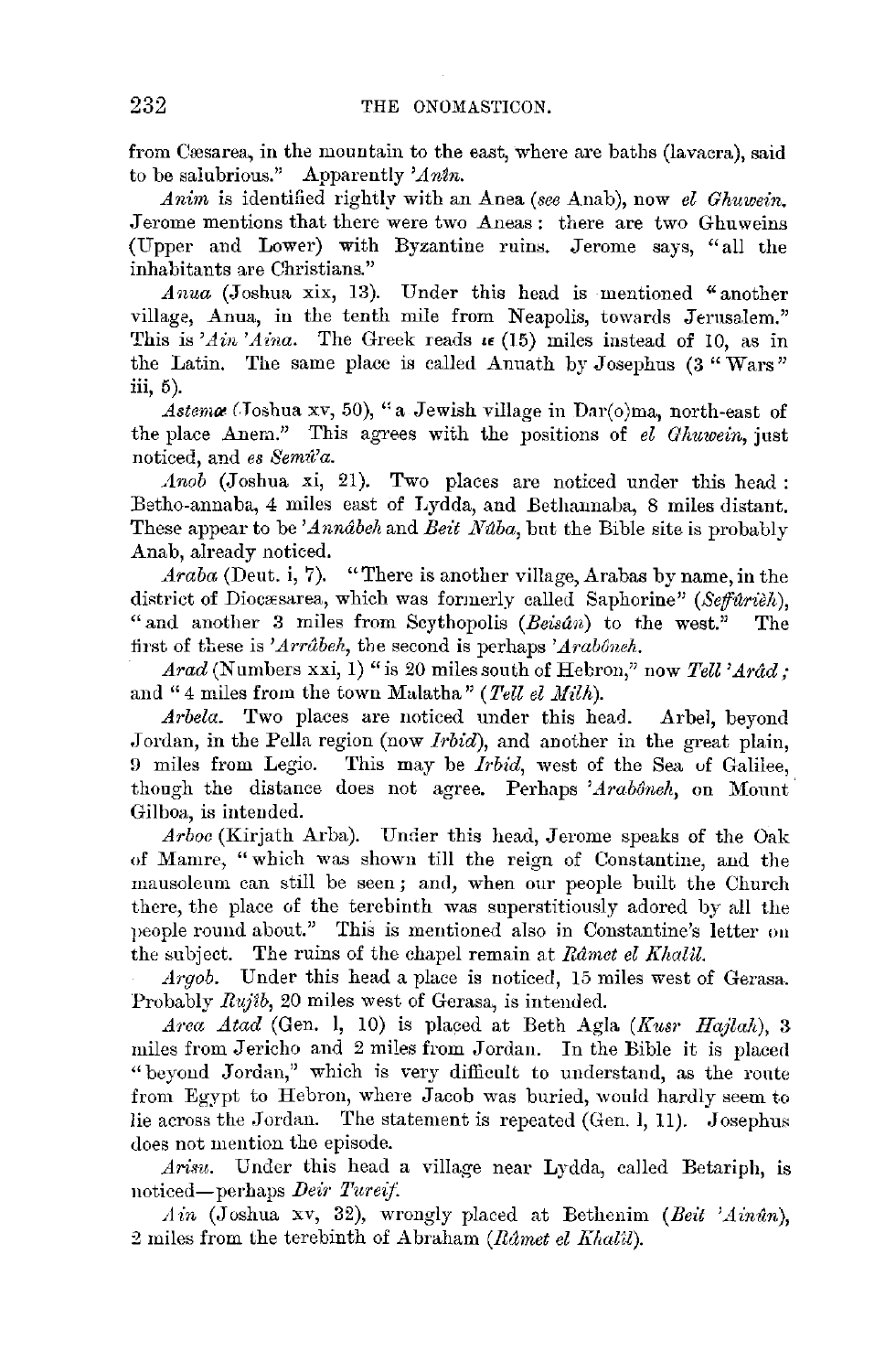*Arith* (1 Sam. xxii, 5). A village, Arath, west of Jerusalem, is mentioned, probably the ruin *Harash* near Koloniah.

*Arisoth* (Judges iv, 2). Under this head a village, Jabis (Yabis), is mentioned as " very great," lying between Pella and Gerasa. This is Jabesh Gilead (in Wady *Ydbis);* but no connection with the name of Jabin really exists, as Eusebius and Jerome suppose.

*Arcem* (Rekem), is identified with Petra, as in Rabbinical writings, and by Josephus. *(Ses* Petra.)

*Armathem Sophim (I* Sam. l, I), "in tlie region of Thamna, near Diospolis, whence was Joseph who is called of Arimathea in the Gospels." Apparently *Rantieh* is the place intended.

*Arnon* River. The name still survived in the fonrth century, and a garrison at Areopolis is noticed under this head. In the Notitiæ (" Reland," 1, p. 231), they are said to have been the Equites Mauri Illyriciani, who also garrisoned Elath, where the Onomasticon places the, Tenth Legion.

*Aroer* (Num. xxxii, 34) is rightly placed at *'Ai·'atr* on Arnon. The. account seems to show that Eusebius had visited the country beyond· Jordan, or received information from someone well acquainted with this region.

Asan (Joshua xv, 42). "There is still a village, Bethasan, belongingto Jerusalem, 15 miles from it." (The Greek gives  $\kappa'$ , or 16.) The. direction is not given. Perhaps *Beit Shenneh.* 

*Aser* (Joshua xv, 25) is wrongly placed at "a large village between Ascalon and Ashdod." This is, perhaps, a mistake. There is a ruin called *Yastn* between the two towns, and a village, *Yasdr,* east of Ashdod.

Aser (Joshua xvii, 7). Under this head is noticed a village on the road from Neapolis to Scythopolis at 15 miles. This seems to point to *Teiastr;* and the words "in decimoquinto lapide juxta viam publicam" are very explicit. There is a Roman milestone at Teiasir on the road to. Beisân from Nâblus at the required distance. This is the "town of Job" of the Bordeaux Pilgrim. The sacred place of the village is now called *Neby T6ba*, apparently Aramaic for "the good prophet." But perhaps. *'Asireh* is intended by Jerome.

Asthaol (Joshua *xv*, 33) is wrongly placed at Astho, between Ascalon and Ashdod. The latter is probably the ruin *Khasseh*.

*.Azion Gaber* (1 Kings ix, 26), is placed at Essia on the Red Sea near Elath. The true site is probably *'Ain Ghudian*, at the head of the salt. marshes (once sea) north of Elath.

*Astaroth* (Deut. i, 4) is placed 6 miles from Adra, which was 25 from Bostra. Apparently *Tell 'Ashtemh* is meant. Eusebius says there were. two places in Bashan, so called, 9 miles apart, between Adra and Abila, Perhaps the second is *Tell 'Asherah.* 

Asor (Hazor of Galilee). Under this head is noticed an Asor in the region of Ascalon to the east, now *Yasdr.* 

*Atharoth* (Joshua xvi, 7). "Now a village 4 miles north of Sebaste." The modern *'Attara.*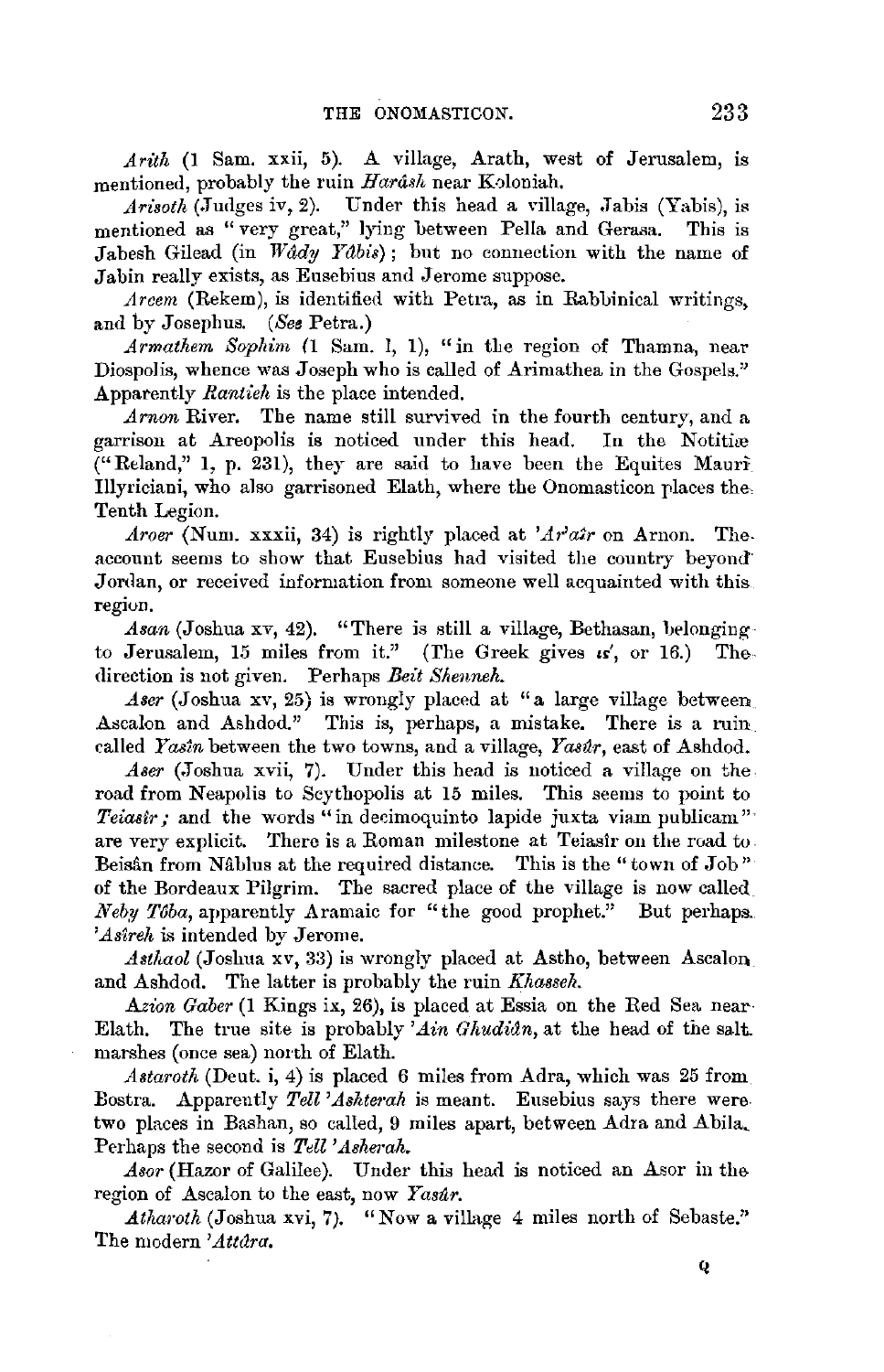*Atharoth* (Joshua xviii, 13). Under this head Eusebius notices 'two places so called near Jerusalem. These occur on Sheets XIV and XVII of the Survey *Map-'Attdra* in each case.

*Aulon* (Deut. 1,<sup>1</sup>, Septuagint), Jerome says, is not Greek, but Hebrew, for the Jordan Valley **(1~ s~** ).

*Apheca* (Joshua xiii, 14). "But there is still a great castle, Apheca by name, close to (juxta) Hippos." This agrees with the discovery of :13:ippos at *Sitsieh* close to *Ji'tk.* 

*Aphra* (Joshua xviii, 23), "is to this day the village Effrem, in the fifth mile from Bethel to the east." The site is *now* called *Taiyibeh.* 

*Achaseloth* (Joshua xix, 18) is placed by Eusebius at *Iksul (see* back, Acsaph). The writers seem confused about this site, and place it -8 miles from Sepphoris to the east. The real direction is southward8.

*Achziph* (Joshua xix, 29), correctly placed at *Ez Zib,* and said to be -9 miles from Ptolema'is.

*A char* (Joshua vii, 24) is placed north of Jericho, and the name is said .atill to have smvived not far from Gilgal.

*Baal* (Joshua xv, 9), or Kirjath Jearim, is said to be a village on the road to Lydda, 10 miles from Jerusalem. The direction does not suit, .as Josephus says the town was near Beth Shemesh, and no similar name occurs at this distance.

*Baalthamar* (Judges xx, 33), "still so called," near Gibeah. Since Gibeah is wrongly placed in the Onomasticon, apparently at Jeb'a, southwest of Jerusalem, the above may be the present *Beit Ummdr,* to the south of Jeb'a.

*Bethacath*  $(2 \text{ Kings } x, 14)$ , "not more than 15 miles from Legio," now *Beit Kdd.* 

*llethel* is placed 12 miles from Jernsalem *(Beitin).* 

*Bethsarisa* (2 Kings x, 42) is placed 15 miles from Lydda, in the region of Thamna, to the north. This appears to be now *Sir1sia.* 

*Bala* (Zoar, Gen. xiv, 2), overlooking the Dead Sea, and said to be a station of Roman soldiers. Possibly *Tell esh Shaghur*.

*Balanus* (Judges iv, 6), "in the suburbs of Neapolis, towards Joseph's tomb," is now *Balata*.

*Bathne* (Joshua xix, 25), 8 miles from Ptolema's to the east, called in the fourth century Bethbeten; seems to be *El B'aneh.* 

*Baalmeon* (Num. xxxii, 38). "Still a large village near Baaru in Arabia, where the grouud produces natural hot springs,'' 9 miles from Heshbon. Now *M'ai11,,* Baaru beiug *(see"* Reland," pp. 487, 611, 881) Machærus, and the hot springs those of the Zerka M'ain.

*Bezec* (Judges i, 4). "There are still two villages named Bezec near each other, 17 miles from Neapolis, going down to Scythopolis." The ruin *Ibzik* occurs in the required- position.

Bethsur (Joshua xv, 58). Rightly placed (20 miles) south of Jerusalern on the Hebron-road, with a spring at the foot of the hills. *(Beit Sur),* another place so named, a mile from Eleutheropolis, has not been found (perhaps the cave called *Sh'arah-might* be meant).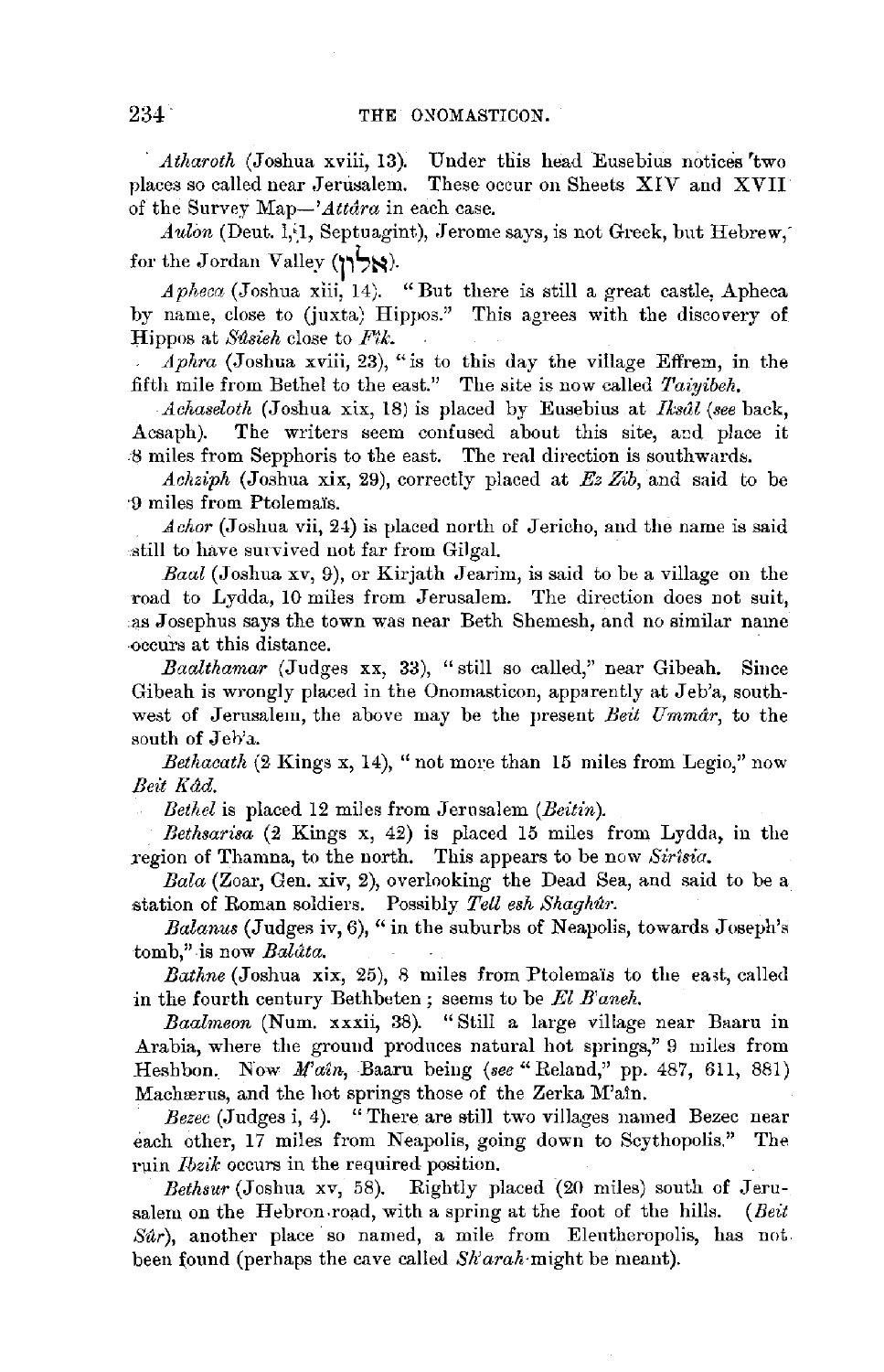*Bethfogor* (Joshua xiii, 20), 6 miles above Livias (near Nebo : see Abarim).

*Bethdagon* (Joshua xv, 41). Correctly placed between Jamnia and Lydda,, now *Beit DeJan.* 

Bethabara (John i, 88), placed at the traditional site east of Jericho, where baptisms still occurred.

 $Betaqla$  (Bn $\theta$ a $\lambda$ aiµ). One village is noticed 10 miles from Eleutheropolis on the way to Gaza (now *'AJlan),* and another, Bethagla Maritima, 8 miles from Gaza. Probably the second is the important ruin Tell *'Ajjul*, south of Gaza; the distance is only 5 miles direct.

Bethana (Joshua xix, 38). "There is a town, Batanæa, 15 miles from Cæsarea, where the baths are said to be salubrious" *(see back, Aniel)*, apparently now *'Anin.* 

*Bethania* (John xi, 1, 18), on Olivet, 2 miles from Jerusalem A church was there shown—the present cave chapel at Bethany  $(El)$ *'Azeir).* 

*Betkaram* or Livias, now *Tell er Rd1nek.* 

*Bethsimuth* (Joshua xii, 3). "There is still a village, Jsimuth, over against.Jericho, 10 miles from it to the south, on the shore of the Dead Sea." Now the ruin *Suweimek.* 

*Betkaun* (Joshua xviii, 12), "some regard as Bethel."

*Bethesda* (John v, 2), placed at the "Twin Fools " in Jerusalem.

*Bethoron* (Joshua x, 10; 1 Kings ix, 17), correctly placed at *Beit*  $\hat{U}_r$ , 12 miles from Jerusalem, on the Nicopolis road.

*Bethleem,* the city of David. The tower Eder was shown a mile from the town.

Bethmacha (2 Sam. xx, 15). Under this head is noticed a place *Machamim*, 8 miles from Eleutheropolis, on the road going up to Jerusalem. Perhaps the ruin now called *Makhbiveh*.

*Betkamnaram* (Num. xxxii, 36), 5 miles north of Livias, now *Tell 1Vimrtn,* correctly fixed.

*Bethsames* (Joshua xxi, 16). "Shown to those who go from Eleutheropolis to Nicopolis in the tenth mile towards the east," now *'Ain Shems*.

*Betksan* (Joshua xvii, 11), "now called Scythopolis," is now *Beisan.* 

Bethaphu (Byerápov) (Joshua xv, 53). Said to be found 14 miles south of Raphaim (Refah), on the way to Egypt and on the border of Palestine.

*Bera* (Judges ix, 21), north of Eleutheropolis 8 miles. Now *Bireh.* 

*Bersabee* (Beersheba). "Still a large village 20 miles from Hebron, towards the south. in which is a Roman garrison." The ruins of the Christian town still remain at *Bir es Seb'a.* 

*Beroth* (Deut. x, 6), of the Sons of Jacim, was shown 10 miles from Petra on the top of a mountain. This site is unknown, but agrees with the traditional Jewish view that Petra was Kadesh Barnea.

*Beroth* (Joshua ix, 17), on the way from Jerusalem to Neapolis (otherwise "Nicopolis "), "under the hill of Gibeon" at the seventh mile, Apparently *B/reh* is intended.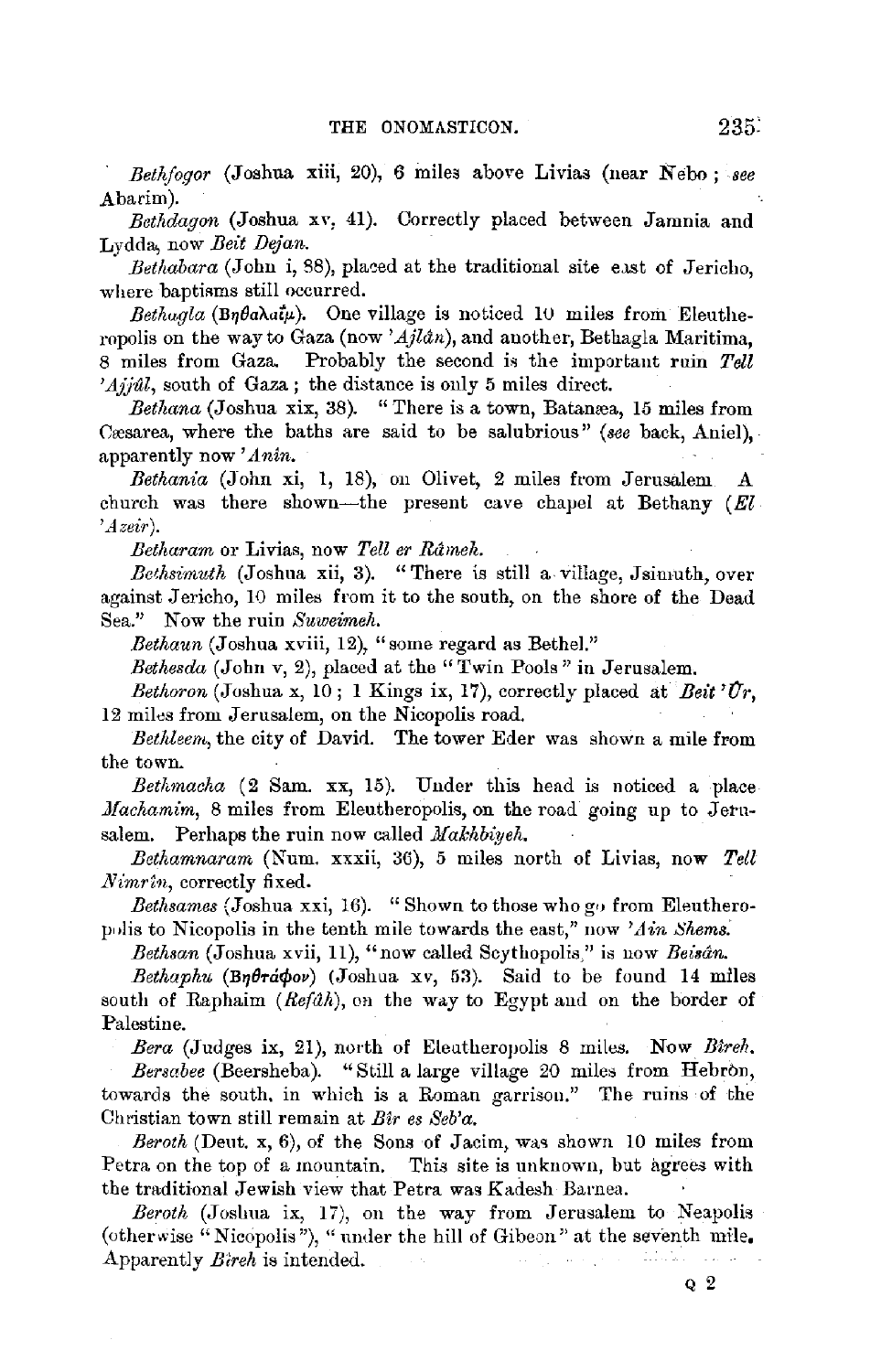*Bosor* (Joshua xx, 8) is fixed at Bostra-incorrectly; and Bosor of Edom (Isaiah lxiii, 1) correctly at *Buseirah* in Edom.

*Bunos* (Joshua v, 3), at Gilgal, 2 miles from Jericho. A stone was still shown said to come from the Jordan. The site is now *Jiljulieh*.

*Byblos* (Ezekiel xxvii, 9). Gebal.

*Gaas* (Joshua xxiv, 30). The tomb of Joshua is said to have been still shown "near Thamna." Probably at *Kefr Haris.* 

*Gabaath* (Joshua xxiv, 33). A Gibeah 12 miles from Eleutheropolis is noticed, with the tomb of Habakkuk. Probably *Jeb'a,* south-west of Jerusalem, is intended, near which is the ruin *1labeik.* 

*Gabathon* (Joshua xix, 44). Under this head are mentioned: (1) Gabe, **16** miles from Cresarea-now *Jeb'a;* (2) *Gabatha,* near the plain of Legio -now *Jebata*, north of the plain of Esdraelon; (3) *Gabaa*, and (4) *Gabatha,* villages east of Daroma, which are doubtful sites ; (5) *Gabatha,*  in Benjamin, *Jeb'a,* north of Jerusalem ; (6) *Gabatha* of Judah; the ruin *Jeb'a*, south-west of Jerusalem, is intended.

*Gabaon* (Joshua ix, 3, xi, 19), near Ramah and Rimmon, 4 miles west of Bethel; now *El Jib.* 

*Gadara* (Matt. viii, 28), with its hot baths, now *Umm J{eis.* 

*Gadda* (Joshua xv, 27), of Judah, "now a town in the extreme limits of Daroma, to the east above the Dead Sea." *'Ain Jidy* is intended.

*Gadera* (Joshua xv, 36), wrongly placed at *Jedilr,* "near the terebinth" (of Abraham).

*Gaza*, "where the Cappadocians dwelt, when the first inhabitants had been slain." The Philistines are apparently here called Cappadocians, according to a theory of their origin found elsewhere. " Still a famous city of Palestine."

*Gaeer* (Joshua x, **33),** 4 miles from Nicopolis ; now *Tell Jezer.* 

*Gai* (for Ai, Num. xxxiii, 44). Under this head *Gaia,* near Petra, is noticed. Probably now *El Ji*.

*Gai* (for Ai, Joshua xii, 2) is said to be "now only a ruin" near Bethan (Bethaven) and Bethel.

*Gehennom* (Joshua xv, 8), "near the wall of Jerusalem to the east," is apparently identified with the Kidron Valley.

Galgala (Joshua iv, 19, v, 2). "Still a ruin 2 miles east of Jericho" *(Ji(jfllieh),* and another near Bethel (Jiljilia).

Gallim (1 Sam. xxv, 44, Isaiah x, 30). "There is said to be a village near Ekron called Gallaa.'' Evidently *JUia,* about 5 miles south of 'Akir.

Gasion Gaber (Num. xxxiii, 35, Deut. ii, 8), identified with Esiam ('Agiav), near Elath and the Red Sea. Probably the true site, 'Ain Ghudiân, is intended, or else 'Akabah, called 'Asiûn by Arab writers.

Gaulon (Deut. iv, 43), "a large village in Batanæa," is apparently *Sahem el Jaulun.* 

*Gebal.* Eusebius and Jerome deny that Ebal and Gerizim were at flhechem, and place them near Jericho.

-\_ *Gahedur* (Joshua xv, 58), wrougly placed at Gedrus, "a large village 10 miles from Diospolis going to Eleutheropolis "-now *Jedtreh*.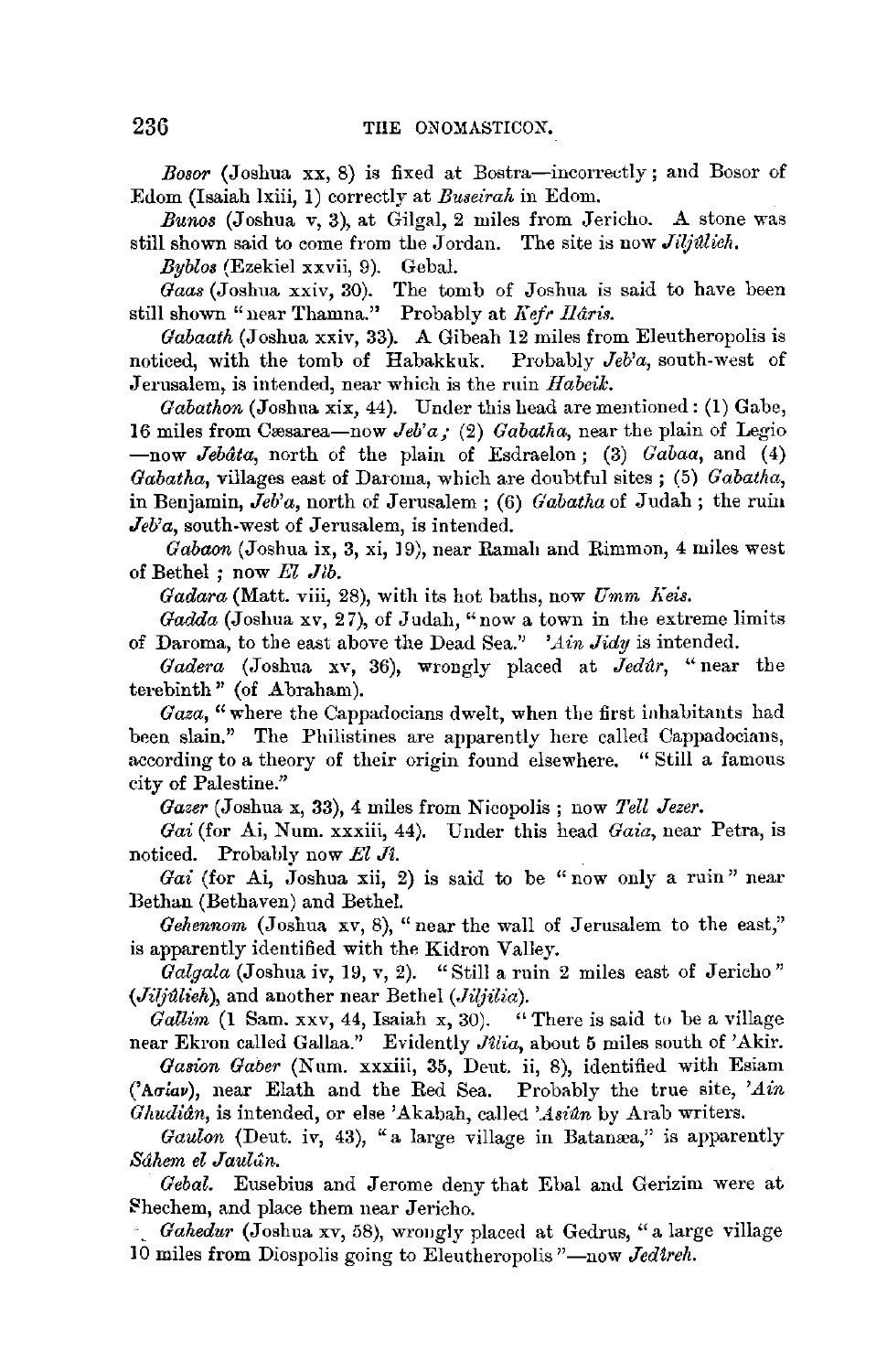*Geth* (Joshua xi, 22). "Five miles from Eleutheropolis on the way to Diospolis." Apparently *Tell es Sdfi.* 

 $\hat{G}$ ettha (1 Sam. v, 8), placed between Antipatris and Jamnia, "but there is another village called Geththim." The latter may be *Jett* in Samaria ; the former is unknown.

*(letremmon* (Joshua xix, 45). Placed 12 miles from Diospolis, on the way to Eleutheropolis-apparently the same as Geth. Now Tell es Sânt.

*Gethsemani* (Matt. xxvi, 36). At the foot of Olivet, said to have a church. Probably the present Greek site.

Gelboe (1 Sam. xxviii, 4). Under this head the village Gelbus is noticed, 6 miles from Scythopolis. Now *Jelbôn*.

*Gelgel* (Joshua xii, 23). Placed *6* miles north of Antipatris. Apparently at *Kalkilieh.* 

*Gerara* (Gen. xx, 1). Twenty miles south of Eleutheropolis. Now *Umm el ,Terdr.* 

*Gargasi* (Gergasenes) is placed by Eusebius and Jerome at Gerasa, or else at Gadara, but distinguished from Gergesa (Mark vii, **31),**  said to be "a little village near the Lake of Tiberias"--probably *Kl,ersa.* 

*Gebin* (Joshua x, 31). Placed at Geba, 5 miles from Guphna, on the way to Neapolis. Now *Jebta*.

*Goigotha* is placed. north of Sion.

*Golgol* (Deut. xi, 30), "near which were-as written-the mountains Gerizim and Ebal," is placed near Jericho (*Jiljúlieh*), and the Samaritans are said to be wrong in placing these mountains near Shechem.

*JJabira* (,Joshua xii, 13). On Mount Tabor. Now *DeM1·ieh.* 

*Debon* (Num. xxi, 30, xxxii, 34; Joshua xv, 2; Jer. xlviii, 18-22) is distinguished wrongly from Dibon near Amon. Now *Dhibdn.* 

*Dedan* (Jer. xlix, 8) in Idumæa is placed 4 miles north of Feno.

*Dan* (Gen. xiv, 14). Four miles from Paneas towards Tyre. Now *Tell el l{udy.* 

*Dannaba* (Gen. xxxvi, 32). Said still to exist 8 miles from Areopolis towards the Arnon. The distance appears to be incorrect.

Another Dannaba is placed on Mount Phogor, 7 miles from Heshbon. The site is unknown, but seems to show that Phogor was supposed to be near Nebo.

*Decapolis* (Matt. iv, 25). The region round Hippos, Pella, and Gadara.

*Durnah* (Joshua xv, 52). A large village in Daroma, 17 miles from Eleutheropolis. Now *Dômeh*.

*Drys* (Abraham's oak at *Râmet el Khal'il*) is said to have been then much worshipped by the natives.

*Dodanini* (Joshua xxi, 13) is said to be near Areopolis.

•

*Dothaim* (Gen. xxxvii, 17; 2 Kings vi, 13). North of Sebaste 12 miles, now *Tell Dothdn.* 

*Dornapheth* (Joshua xi, 2), said to be 9 miles from Cæsarea Palestina on the way to Tyre. Now *Tantarah*.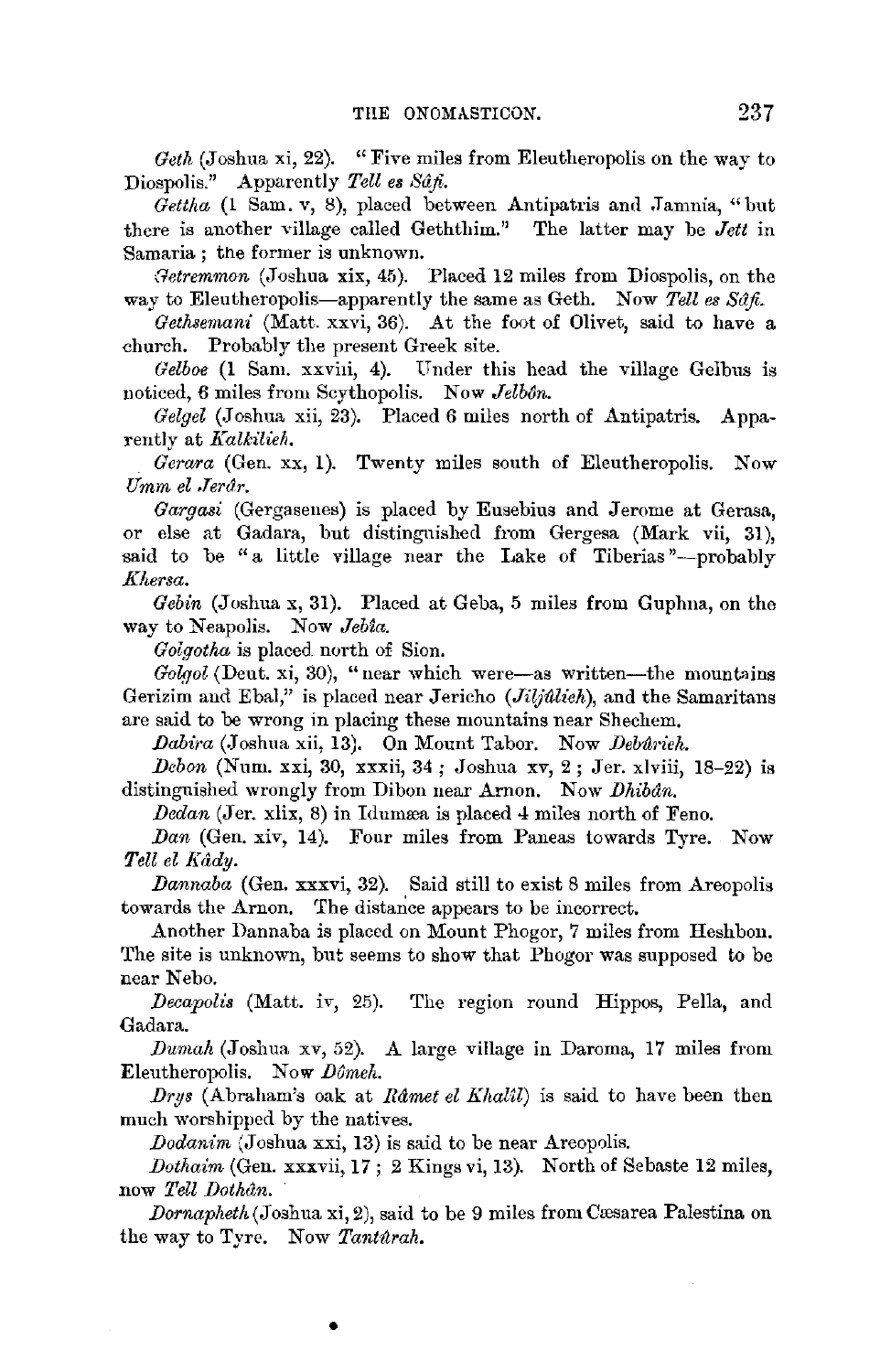*Engaddi* (Joshua xv, 62 ; 1 Sam. xxiv, i), now' *Ain Jidy,* is said to produce opobalsamum.

*Eglon,* also *Odollam.* Placed 12 miles east of Eleutheropolis. Now *'Aid el Mia.* 

*Edomia* (Joshua xviii, 17). Under this head is noticed Eduma in Acrabattene, nearly 12 miles from *Neapolis* to the east. Now *Ed Dômeh.* 

*Edrei* (Num. xxi, 32; Deut. i, 4), placed at Adra, 24 miles from Bostra in Arabia. Now *Edk IJhm'a.* 

*Ether* (Joshua xix, 7). "Now the large village *Jetktllira,* , in the interior of Daroma, near Malatha." The present 'Attir. (See Jether.)

*Eleale* (Num. xxxii, 3, 37; Isaiah xv, 4, xvi, 9). A mile from Heshbon. . Now *El'Al.* 

*Elthice* (Joshua xix, 44). Placed at Tekoa, 9 miles south of Jerusalem. Now *Teka'a*. The tomb of Amos was shown at this site.

*Elul* (Joshua xv, 58). Placed near Hebron, at *Halhal*.

*Ernmaus* (Luke xxiv, 13). Identified by Easebius and Jerome with Nicopolis (n0w *'Amwds).* 

*Eremmon* (for En Rimmon). Placed 16 miles from Eleutheropolis to the south in Daroma. Now *Umm er Rumamin.* 

*Ereb* (Joshua xv, 52). Said to be in Daroma to the south, and called Eremiththa. Unknown.

*Ermon* (Hermon). *(See* back, Aermon.)

*Esthaol* (Joshua xix, 41). Placed 10 miles from Eleutheropolis, on the way to Nicopolis. Now *Eshu'a*.

*Estkemo* <Joshua xv, 50). *"A* very large village" in Daroma. Now *Es Sema'a. (See* Astemoe.)

*Ephratka* (Bethlehem). The tomb of Rachel is here said to be called "the hippodrome" in the LXX version *(see Reland,* "Pal.," p. 704). The Alexandrine text is followed, κατά τον 'ιππόδρομον Χαβραθά της γής, for **אַרץ for העוד כברה ארץ.** "a little way." The site is called Cabra and Cabratha for the same reason (Gen. xxxv, 16, 19).

*Ephron* (Joshua xv, 9). Placed 20 miles north of Jerusalem.

*Echela* (1 Sam. xxiii, 19). Correctly placed at *Kilah,* 7 miles from Eleutheropolis. The tomb of Habakkuk is said to have been shown here (and the tomb of Micah according to others. "Mem." III, p. 316.)

*Zannokua* (Joshua xv, 34). Placed at a village near Eleutheropolis towards Jerusalem. Now *Zana'a.* 

*Zipk* (1 Sam. xxiii, 14, 15). Placed at *Tellez Zif.* 

*Zib.* Placed 8 miles east of Hebron ; appears to be the same with the preceding.

*Zogora* (Jeremiah xlviii, 34). "Now called Zoara or Segor." Apparently *Tell eak Skaghar.* 

*Elatlt.* Ten miles east of Petra. Apparently *Aila,* on the Red Sea, though the direction is scarcely correct.

*Enadda* (Joshua xix, 21). Under this head is noticed a town Ennadab, 10 miles from Eleutheropolis on the way to Jerusalem. Possibly *Beit Netttf* is intended.

•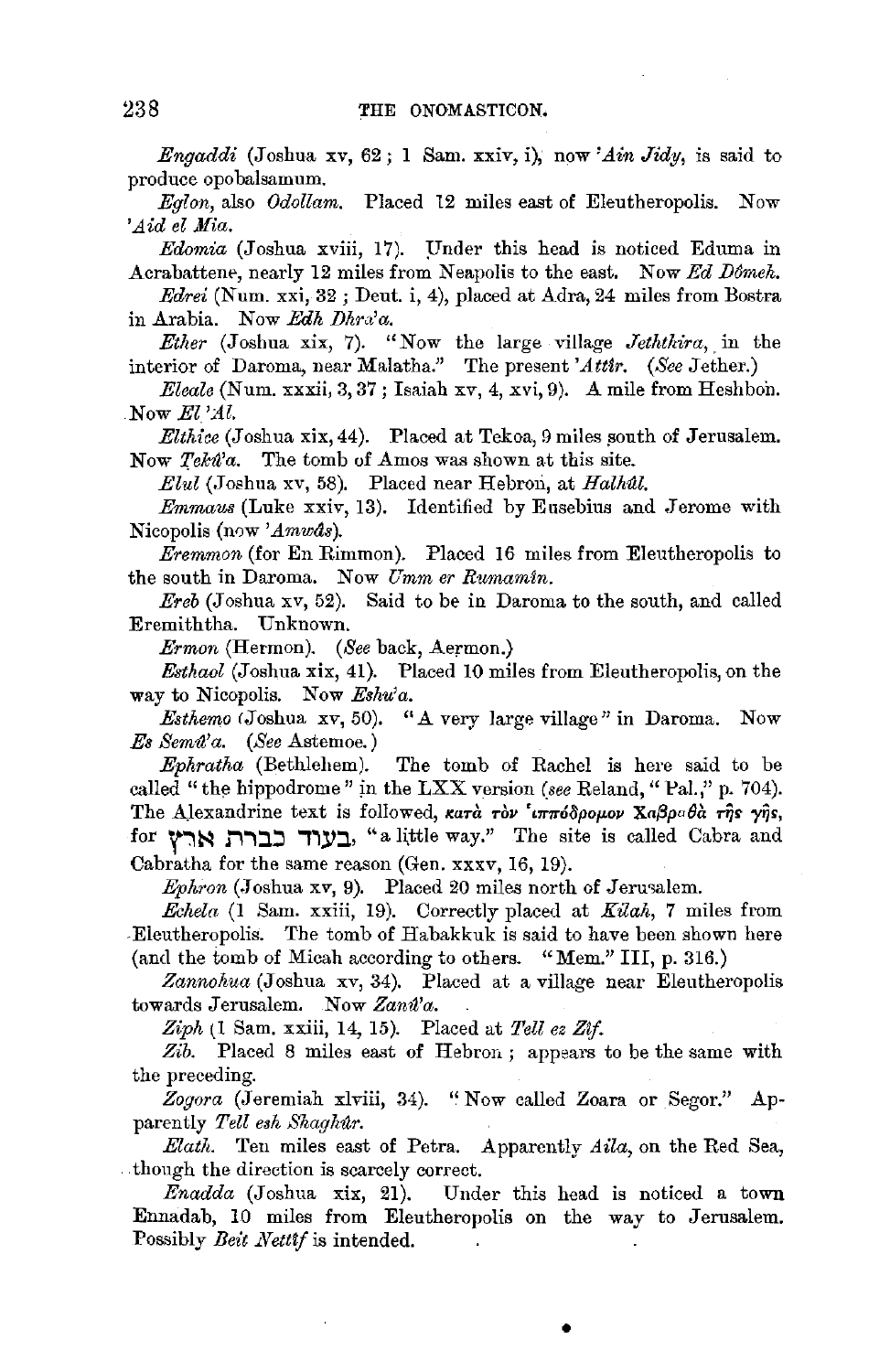*Endim* (Joshua xv, 34). Placed at Bethemin, near the Terebinth. Probably *Beit 'Aintln.* The identification is incorrect.

*Engaddi* (as above, Gadda), at *'Ain Jidy.* 

*,Enganni* (Joshua xix, 21). Under this head a town called Enganna, near Gerasa, is noticed, evidently' *Ain Jennek,* north-west of Gerasa.

*Engannim* (Joshua xv, 34). Wrongly placed near Bethel. Perhaps *'Ain Sinia* is meant.

*Endor* /Joshua xvii, 11), *see* Aendor.

*Tkaanack•* (Joshua xvii, 11), near Legio, a large village, 3 miles away. Now the small village *et Taanvk*.

*Thabor* is placed 10 miles east of Diocæsarea (Seffûrieh). Now *Jebel et Ttlr.* 

*Theman* (Gen. xxxvi, 11). "Still a village 5 miles from Petra.' Unknown.

*Thalcha* (Joshua xix, 7; LXX, trans.), in Simeon. A place 16 miles south of Eleutheropolis called Thella is noticed as a large village, Perhaps *Tell Abu Dilllkh.* 

*'['hamna* (Gen. xxxviii, 12; Joshua xv, 57), rightly placed at *Tilmeh,*  in the Lydda region on the way to Jerusalem (the southern site so called).

*Thamnath Sara* (Joshua xxiv, 30), where Joshua's tomb was shown *(see* Gaas) ; apparently *Kefr !Idris* is the site intended.

*1'harsis* (Tarshish). Said to be identified by Josephus with Tarsus *(see* Ant , ix, 1-4) and by the LXX with Carthage. Some had suggested India.

*Thersila* (2 Kings xv, 14, 'l'irzah), a Samaritan village in Batamea, so called, is mentioned.

*Topheth* (Jer, vii, 32). The name is said still to have survived in the fourth century near Aceldama.

*Tliaff(!,* (J oshna xii, 17 ; xv, 34), *see* Bethtaphu.

*Thebes* (Judges ix, 50-53). Placed on the way from Neapolis to Scythopolis at 13th mile. Now Tubás.

*Thenatk* (Joshua xvi, 6), east of Neapolis LO miles. Now *T'ana.* 

*Jarimuth* (Joshua x, 3). Placed 4 miles from Eleutheropolis, neur Esthaql *(see* Jermus). Now *el Yermdk.* 

*Jabis Galaad* (Judges xxi, 8). Placed 6 miles from Pella on the mountain towards Gerasa. The name survives in *Wddy Tdbis;* the site is doubtful.

*Jaboc Rfver* (Gen. xxxii, 23), now *Nahr es Zerka.* 

*Joser* (Num. xxi, 32). Placed 15 miles from Heshbon, "where a great stream bursts out received by Jordan." Apparently *Ear* (see Azor).

*Jamnel* (Joshua xix, 33), placed at *Yebnah*.

*· Ianum* (Joshua xv, 53). A village, Janua, is noticed 3 miles south of Legio, now *Yamûn.* 

*Jana* (Joshua xvi, 6; 2 Kings xv, 29). "A village, Jano, is still shown in Acrabattene, 12 miles east of Neapolis." Now *Yanûn*.

<sup>1</sup> Mentioned again as Thanæ, or Thaanach, and placed "in the fourth mile from Legio."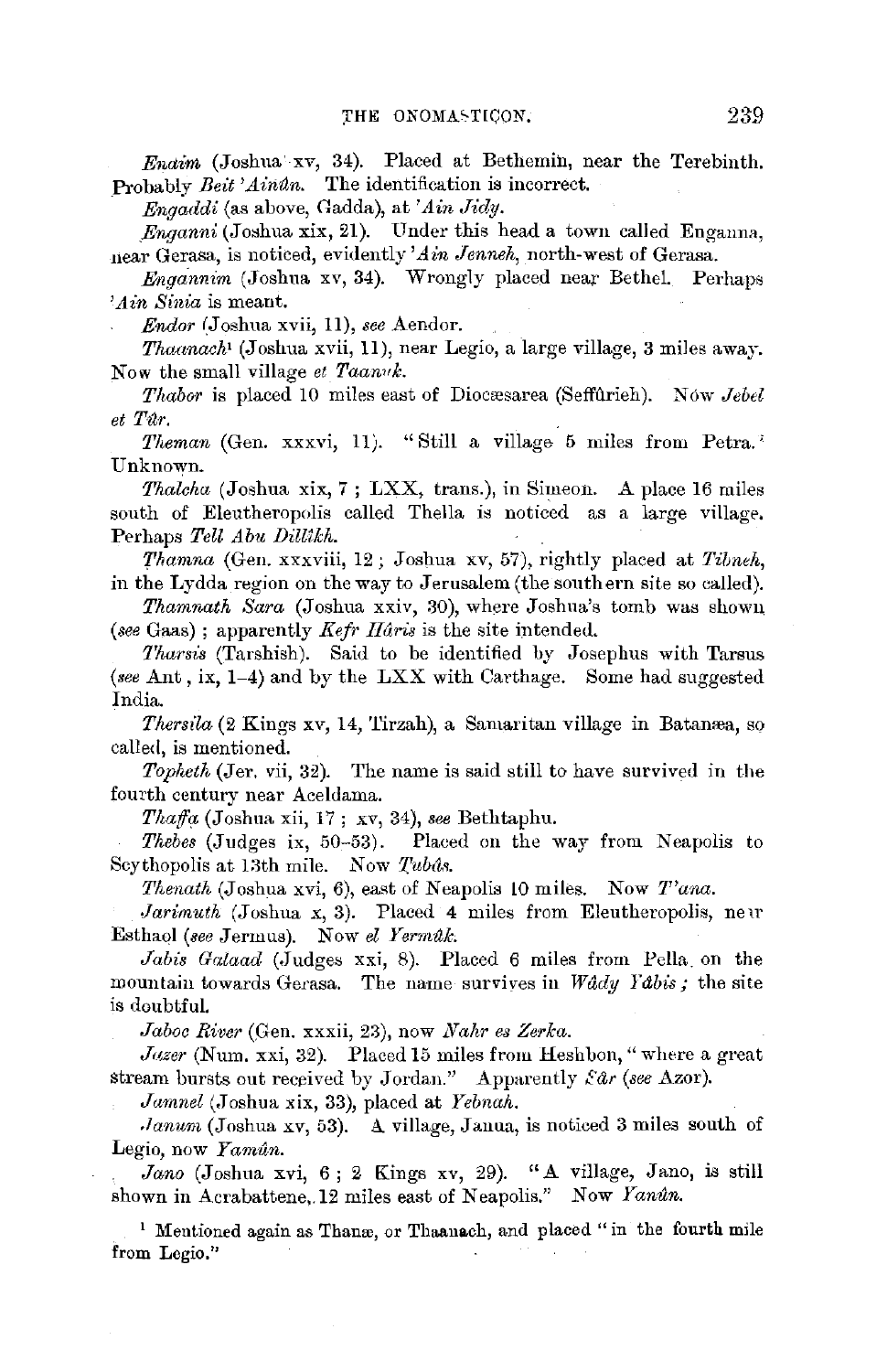Jafthie (Joshua xix, 12), "still called Joppa "-now *Yafa*, near Nazareth. Under this head Epha *(Haifa)* is noticed as identical with Sycaminum (Tell es Semak).

*Jedna,* 6 miles from Eleutheropolis towards Hebron-now *Idhnah.* 

*Jezreel* (Joshua xix, 18), "still a very large village between Scythopolis and Legio." Now *Zeri"n.* 

*Jether* (Joshua xv, 48). Placed at the "very large village Jethira," 20 miles from Eleutheropolis: "all its inhabitants also are Christians." Now *'Att!r (see* Ether).

Jericho. Three successive towns are noticed, one still standing, with ruins of the others.

*Jermus* (Joshua xv, 35;, *see* Jarimuth. Under this head the later name is correctly given as Jermucha *(el Yermûk)*, but it is here placed 10, instead of 4, miles from Eleutheropolis, which is more correct..

*Jassa* (Num. xxi, 23) "is still shown between Madeba and Dibon." Unknown.

*Jetan* (Joshua xv, 55). "A very large village of Jews," 18 miles from Eleutheropolis southwards in Daroma. *l'uttah* seems to be intended.

*Iturrea* and *Trachonitis;* under this head Trachonitis is said to be the land near the desert of Bostra.

Cades (Num. xxxiv, 4). The tomb of Miriam is said still to have been shown here. It is placed in the desert near Petra as by Jewish tradition.

*Camon* (Judges x, 5), snpposed to be Cimona, 6 miles from Legio to the north, towards Ptolema's. Now Tell Keimun.

Cana, near Sidon (Joshua xix, 28), now *Kana*.

*Canath* (Num. xxxii, 42), "now Canatha." *Kanawat* in Bashan.

*Cariathiarim* (Joshua xv, 10), 9 miles from Jerusalem on the way to Diospolis. The position is doubtful, as well as the identification.

*Cariathaim* (Joshua xiii, 19), "a Christian village very flourishing, near Medaba." Now the ruin *Kureiyat.* 

*Carear* (Judges viii, 10), a day's distance from Petra.

*Carmeli;s* (Joshua xv, 55), 10 miles from Hebron, now *Kurmul;* and .another Carmel (Mount) dividing Phcenicia from Palestine, now *Jebel Kurmul.* 

*Carnaim, Ashtoreth* (Gen. xiv, 5), "in a corner of Batanæa, a village called Carnæa," "where they say was the house of Job" (now shown at *Sheikh S'ad*). The writer mentions another Carnæa, 9 miles from Jerusalem, but in what direction is not stated.

*Capharnaum* '(Matt. iv, 13), "by the Lake of Gennezar." It is placed (s.v. Chorazaim), 2 miles from *Kerâzeh*, and in the fourth century was placed (but perhaps wrongly) at *Tell Hum.* 

*Cedes of Naphtali* (Joshua xxi, 32), "now called Cydissus, 20 miles from Tyre, near Paneas." Probably *Kades* in Upper Galilee. There is, however, another site in this region called *Kadeisa.* 

*Cedron* (2 Sam. xv, 23), east of Jerusalem. Now *Wady en Nar.* 

*Ceila* (Joshua *xv*, 44), "nearly 8 miles east of Eleutheropolis, where is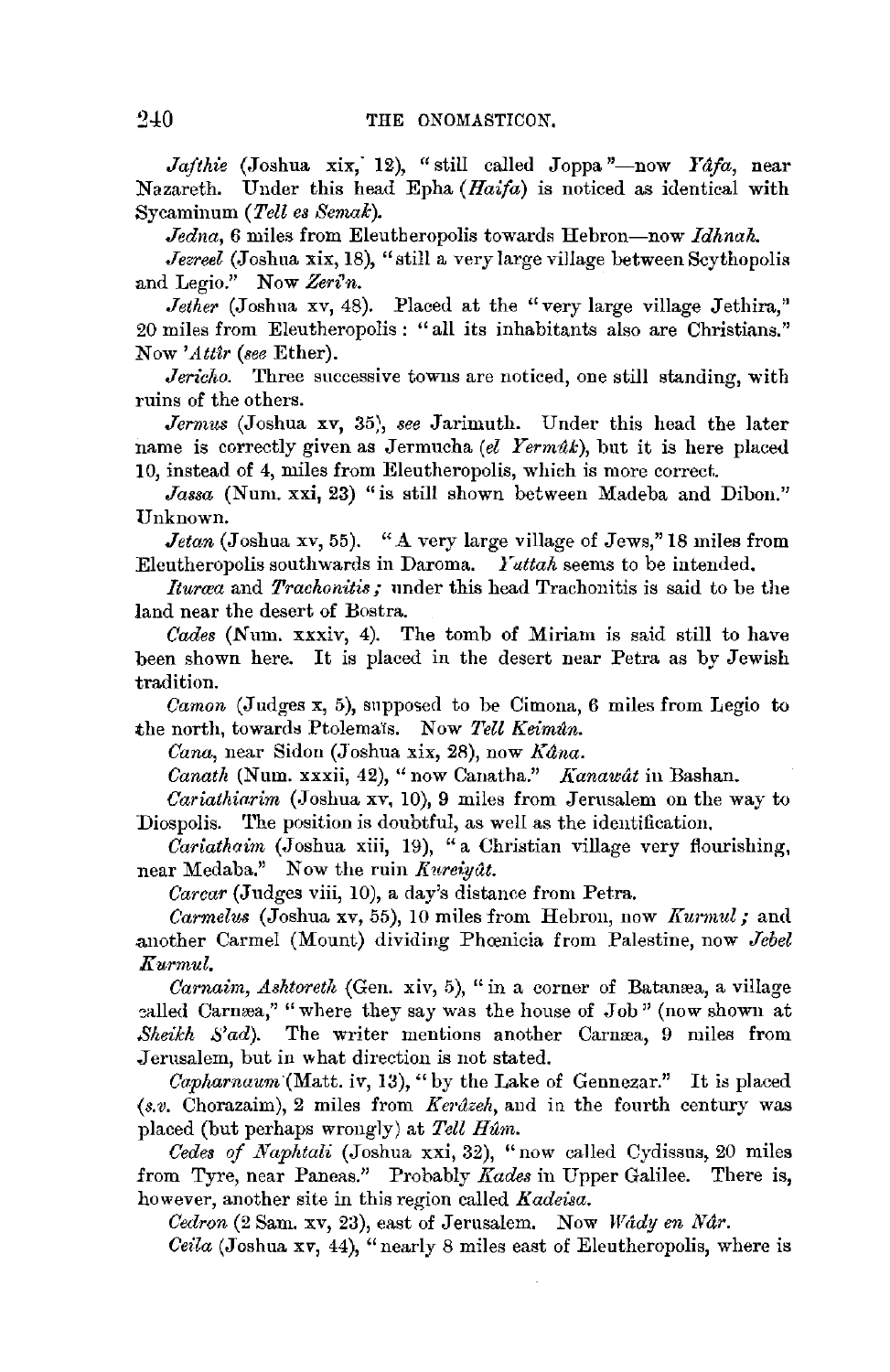shown the grave of the prophet Habaccuc." Now *Kilah,* The site of the tomb now called *Neby N'aman* (" Memoirs." III, 316) is the tomb of Micah, 2S stadia from Keilah. The tomb of Habaccuc has been noticed as near Gabaath, north-east of Keilah.

*Cison (Judges iv, 13), near Tabor.* The true head of the present *Nahr*  $el$  *Mukutta'.* 

*Lebna* (Joshua x, 29), "now a village in the region of Eleutheropolis." Probably *Beit el Bun,* but whether this is Libnah is doubtful.

Laisa (Judges xviii, 7, 29), "near Paneas," probably now Tell el *Kady.* 

Luith (Isaiah xv, 5), "still a village between Areopolis and Zoar, callad Luitha." The name seems to survive in *Tal'at el Reith* on Nebo.

*Luza* (Joshua xvi, 2), "near Shechem, 3 miles from Neapolis," apparently *L/Jzeh* on Gerizim.

Luza (Gen. xxviii, 19), east of the road from Neapolis to Jerusalem, is placed apparently at Bethel.

Lochis (Aaxis, Joshua x, 3), "now a *villa* 7 miles from Eleutheropolis going to Daroma." *Tell el Hesy,* which was still an inhabited site in 4th century A.D.

*.Magdiel* (Joshua xix, 38), "a small village 5 miles from Dora, on the way to Ptolemais." Unknown.

*Mattliane* (Num. xxi, 18), "now called Masechana, 12 miles east of Medaba, on the Arnon."

*Maceda* (Joshua x, 10), "8 miles east of Eleutheropolis." The position is unsuitable.

*Maon* (Joshua xv, 55), "east of Daroma." Now *M'ain.* 

*Maresa* (Joshua xv, 44). "Two miles from Eleutheropolis." Now *Ner'ash.* 

*Masapha* (Joshua xiii, 26). "There is now another Maspha in the region of Eleutheropolis, to the north." Unknown.

*Machmas* (1 Sam. xiii, 2, 5), "still a large village, 9 miles from Jerusalem, near Rama." Now *Mukhmas.* 

*Nedaba* (Num. xxi, 30), near Heshbon. Now *Madeba.* 

*Mennith* (Judges xi, 33), "4 miles from Esbus, going to Philadelphia." Unknown. It may be the present *Minyeh* further south.

*Nerrom* (Joshua xi, 5). "There is another Merrus, 12 miles from Sebaste, near Dothan."

*Medemena* (Joshua xv, 31). Placed at "Menois, a town near the city Gaza." Apparently *El Mineh*, the port of Gaza, but wrougly identified. The name seems to survive at *Umm Deimneh*, north of Beersheba.

*Mephaath* (Joshua xxi, 37), wrongly said to be in Benjamin. "But there is another beyond Jordan, where is a garrison of Roman soldiers, near the desert." This might be the real site, but is unknown.

*Modim* of the Maccabees, "near Diospolis." Now *el Medyeh.* 

*Morasthi* (Micah i, 14), apparently Marcsa, placed " east of Eleutheropolis."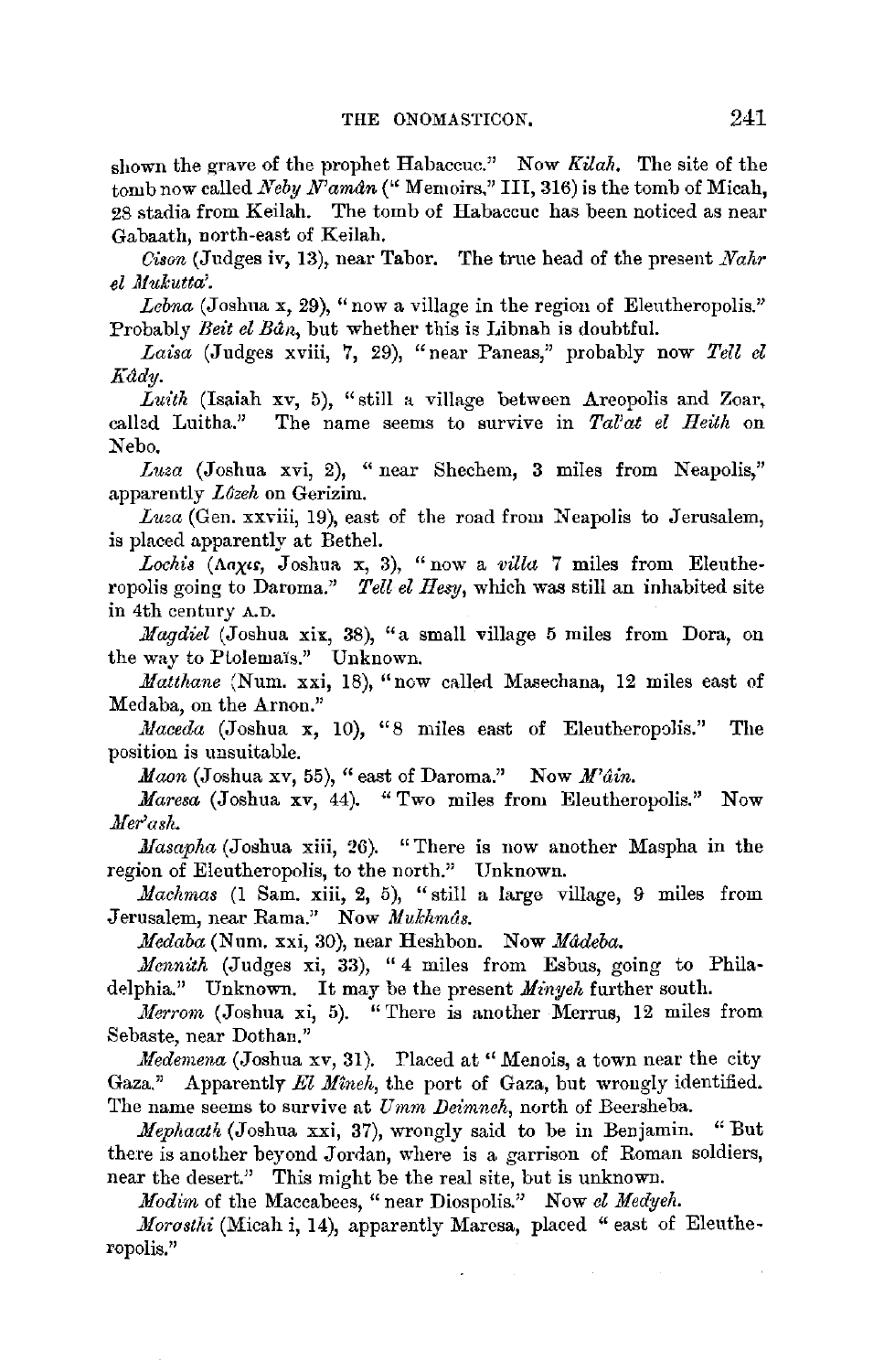*Naaratha* (Joshua xvi, 7), "now Naorath, a village of Jews, 5 miles from Jericho." Appears to be the ruin now called *El 'Aujeh.* 

*Nabau* (Nebo, Deut. xxxii, 49), "6 miles from Heshbon, in the east region." Now *Jebel Neba.* Under the next heading, *Nabo,* it is said to be a "deserted place," 8 miles south of Heshbon.

*Nazareth,* "15 miles from Legio, near Tabor, towards the east." Now *en Ndsirak.* 

*Naim* (Luke vii, 11), "2 miles from Tabor to the south, near Endor." Now *Nein.* 

*Nepk6ddor* (Joshua xi, 2 ; xii, 23). "Dor is a town, now deserted, 9 miles from Cæsarea going to Ptolemais" ; apparently *Tantara* is meant, but the identification causes confusion in the Bible topography.

*Nemerim* (Isaiah xv, 6), "Now a village called Bennamarim, north of Zoar." *Tel[ Nimrin.* ,

*Nemra* of Reuben (Num. xxxii, 3), wrongly placed at Namara, in Batamea.

*iveela* of Zebulon (Judges i, 30). "There is still a village Neila in Batanæa." This has no connection.

*Neesib* (Joshua xv, 43). "Now Nasibi, 7 miles from Eleutheropolis on the way to Hebron." *Beit Nusib*.

*(Jlammaus.* "There is a certain village called Ulamma, 12 miles from Diocasarea to the east. Now 'Aulam.

*Petra* is identified with Jectael  $(2$  Kings  $\overline{x}$ iv,  $7$ ) and said to be called Recem by the Syrians *(see Arcem)*.

*Rabbath* (2 Sam. xi, 1). "Now Philadelphia." The present ruin *'Ammdn.* 

*Rabboth* (Joshua xix, 21). "There is still another *villa* Rebbo in the region of Eleutheropolis to the east." Now the ruin *Rubba.* 

*Rama* (Joshua xviii, 25). "To the north over against Bethel." Now Er *Rdm.* 

*Rammoth* of Gad (Joshua xx, 8). "Now a village 15 miles from Philadelphia towards the east." Remtheh seems intended.

*Rephaim* Valley (Joshua xvii, 5). '' South of Jerusalem."

*Reblathah* (2, Kings xxv, 6) .. Wrongly placed at Antioch. It is now *Ribleh.* 

*Remma* (2 Kings v, 18). "There is also a village Remmus in Daroma." Now *Umm er Rurnamtn.* 

*R€mmoth Galaad,* "near the River Jaboc" (Joshua xxi, 38). Apparently the village *Reiman-the* true site.

*Remmon* (Joshua xv, 32). "There is still a village Remmon near Jerusalem to the north 15 miles distant." Now *Rummôn*.

*Rhinocorura* (Isaiah xxvii, 12). "Added by the Septuagint interpreters." Now El *'Arish.* 

*Ruma* (Judges ix, 41). "Now Remphis, in the region of Diospolis, and by many called Arimathea." Now *Rentis* or *Rantieh (see* Armathem Sophim).

Roob (Num. xiii, 21). "There is still a village Roob 4 miles from Scythopolis." Now *Tell er Rehab.*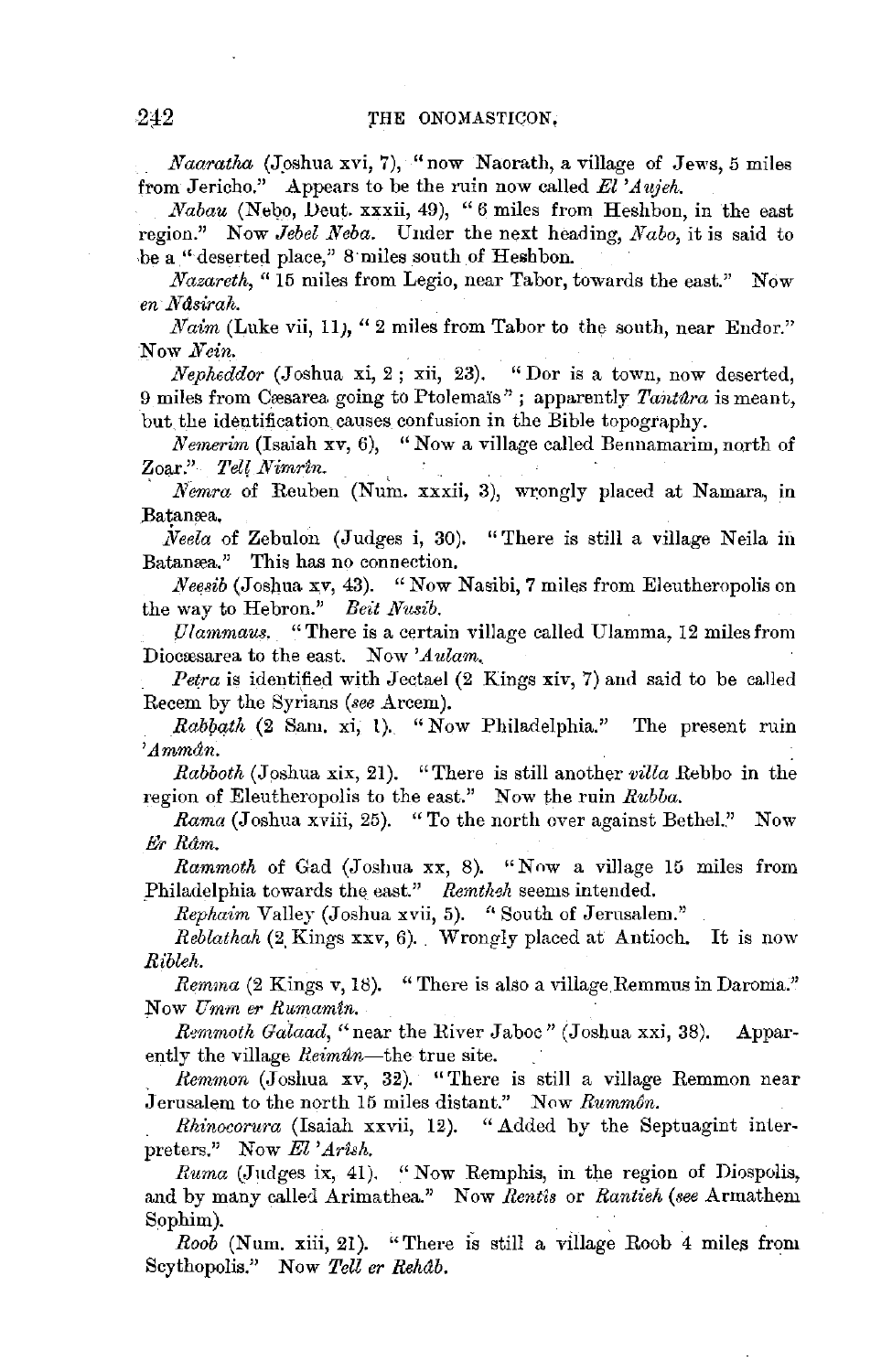*Rohoboth* (Gen. xxxvi, 37). "Still a garrison in Gabalena, and a large village." *Rnheibeh,* south of Beersheba, seems intended.

*Saalim* (1 Sam. ix, 4) is placed "in the region of Eleutheropolis to the west 7 miles distant." Perhaps *Snmmeil.* 

*Salabim* (Joshua xix, 42). "A large village in the region of Sebaste named Salaba."

*Salem,* "which is Shechem." Two places are noted : (1) near Jerusalem to the west; (2) 8 miles from Scythopolis, in the plain called Salumias. Perhaps *Deir Sellam.* 

*Samaria.* "Now called Sebaste." Sebustieh.

*Saara* (Joshua xv, 33). "About 10 miles north of Eleutheropolis going to Nicopolis." Now *Sur'ah.* 

*Sare/ta* (1 Kings xvii, 9). "On the high road.'' Now *Sarafend,* near Sidon.

*Baron* (Isaiah xxxiii, 9). "The region between Mount Tabor and the Lake of Tiberias is still called Sarona." The ruin *Sarona* here exists (Biblical Lasharon), but is not the Bible Sharon.

*Saphir,* "between Eleutheropolis and Ascal\_on.'' Now *Es Snwr1flr.* 

*Senna* (Num. xxxiv, 4). "There is still a Magda) Senna, 7 miles north of Jericho.'' Unknown.

*Sephela* (Isaiah xxxii, 19). "All the region near Eleutheropolis, plain and field, to the north and west." The Hebrew word still survives here in the name of the village *'Alldr es Sijleh,* "the lower 'Allar.''

*Selo* (Joshua xviii, 1). It is 10 miles from Neapolis in Acrabattene." Now *Seitan.* 

*Sicelag* (Joshua xv, 31). "In Daroma," perhaps *'AsMJ* is meant.

Seon (Joshua xix, 19). "Still is shown, a *villa* near Mount Tabor." Now *'Ayfln Sh'atn.* 

*Sior* (Joshua xv, 54). Wrongly placed between Jerusalem and Eleutheropolis.

*Soccho* (Joshua xv, 35). "Two villages, one in the mountain, one in the plain, are called Socoth, 9 miles from Eleutheropolis going to Jerusalem, on the high road." Now Shuweikeh.

Someron (Joshua xi, 1). "They say is Sebaste where the relics of St. John Baptist are kept." This confuses the site with that in 1 Kings xvi, 24, for the city Samaria was not built till late in history.

Sunem (Joshua xix, 18) "is still a village called Sulem 5 miles from Tabor to the south." Now Sillem.

*Sicltar* (John *iv,* 5). "Near the field which Jacob gave his son Joseph," "where there is now a church." The true site at *'Askar* may be intended. The church would be that at Jacob's Well. The church is not noticed in the Greek, which gives an approximate date for its erection. Shechem, "now deserted," is placed **in** the next article at this same spot, not at Neapolis itself, but this appears incorrect.

*Bonam* (Joshua xix, 8). "There is a village in the region of Sebaste in the Acrabattene district called Sanim." Perhaps *Sdlim.* 

*Sorech* (Judges xvi, 4). Near Estaol. Now Surik.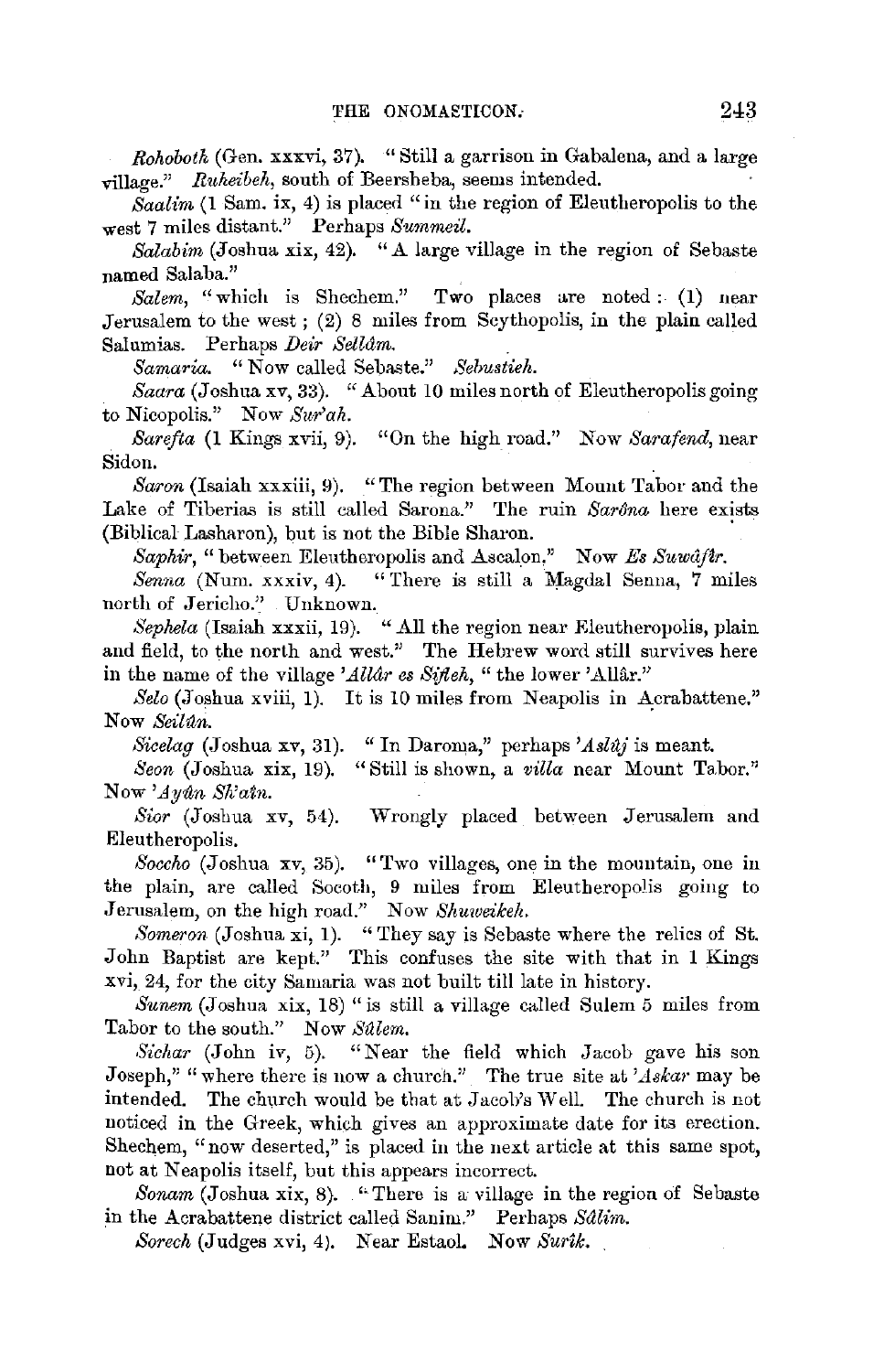Trachonitis, "or Ituræa," is placed between Bostra and Damascus, including the modern *Leiah* region.<sup>1</sup>

*Fathura(Num.* xxii, 5; Dent. xxiii, 5). "There is near Elentheropolis a certain *villa* called Fathura on the Gaza road."

*Faran* (Gen. xiv, 6). "Now a town across Arabia in the desert where the Saracens wander. . . . Three days from Aila to the east" (the Greek says "west"). Apparently *Wady Feiran* is intended, which was identified with Paran in 390 A.D. *(See* Choreb.)

*Fenon* (Num. xxxiii, 42). "Now a little village in the desert, where the convicts dig for copper, between Petra and Zoar.'' Uuknown.

*Fogor* (Num. xxiii, 28). " There is another villa Fogor not far from Bethlehem." Now *Beit Faghur.* 

*Chasalon* (Joshua xv, 10). "A large village in the Jerusalem region." Now *Kesla.* 

*Cliarran* (Gen. xi, 31), "now Oharra," the present *Harrdn* beyond the Euphrates, near Edessa.

*Cliarchamis* (Isaiah x, 9), "beside the Euphrates." Now *Jerablus.* 

*Chasbi* (Gen. xxxviii, 5), " now a ruined place near Odollam." This I place at *'Ain Kezbeh.* 

*Chasalath* (Joshua xix, 12), near Tabor. Now *Iksål*.

*Chenneretli* (Dent. iii, 17), identified with Tibcrias.

*Chetthiim* (Gen. x, 4). Identified with Kition in Cyprus.

*Chobaa* (Gen. xiv, 15). This is identified with a village, Chobaa, inhabited by Ebionite Christians, who observed all the Law. Probably the Cocaba (Euseb., H.E.I., Yii, 15), now *Kaukaba* in the Jaulin, where the Ebionites lived, is intended. The Ebionites are here said to have been Jewish converts, and Jerome says that this heresy is condemned in the Epistle to the Galatians.

*Chorazain* (Matt. xi, 21), "now a ruin 2 miles from Capharnaum." *Kerdzeh* is intended.

*Choreb* (Eoxdus iii, 1). In this article Pharan is placed near Sinai.

*Or* (Mount Hor, Num. xx, 25). "At the city Petra, where still is shown the rock whence Moses, striking it, gave the people water.'' This is because Kadesh was identified at Petra. It accounts for the modern name, Wady Musa, "the Valley of Moses," and the stream flowing from a narrow gorge is supposed to have been that which Moses produced.

This list of 300 sites known to the authors of the "Onomasticon" shows a very complete knowledge of the topography of the Holy Land as it existed in their time ; and the large majority of the sites have been recovered, many being identified for the first time during the course of the Survey, 1872-1882. It is however to be remarked that the distances as a rule, except along Roman roads with milestones, are approximate only; and in some cases there are errors in copying, as is shown by the

<sup>1</sup> Lejah is generally translated " crevices" : but I find that among the north Syrians the word is used for "basalt." It thus answers to the foreign term "Trachonitis."